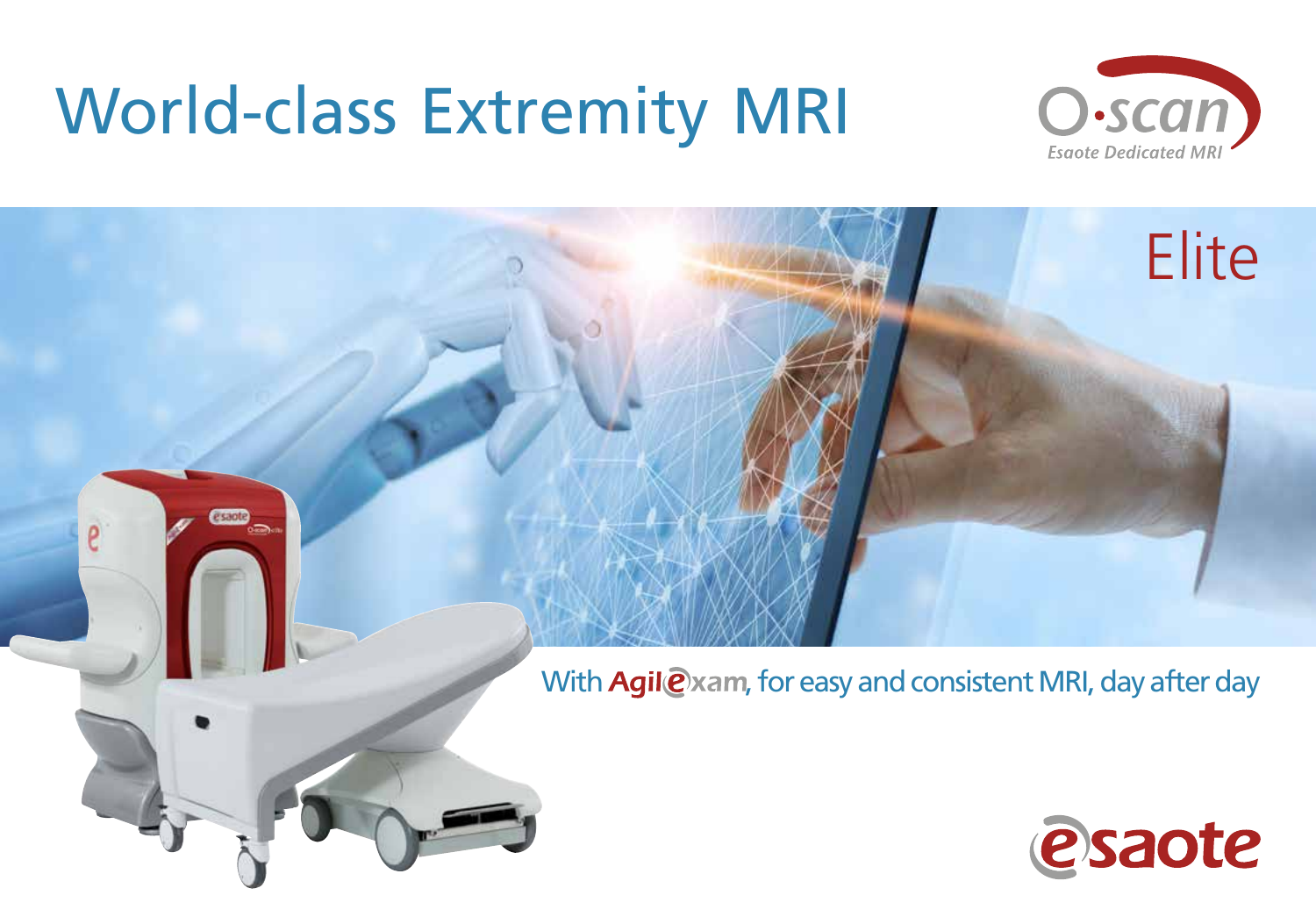

## AgilExam, always on target

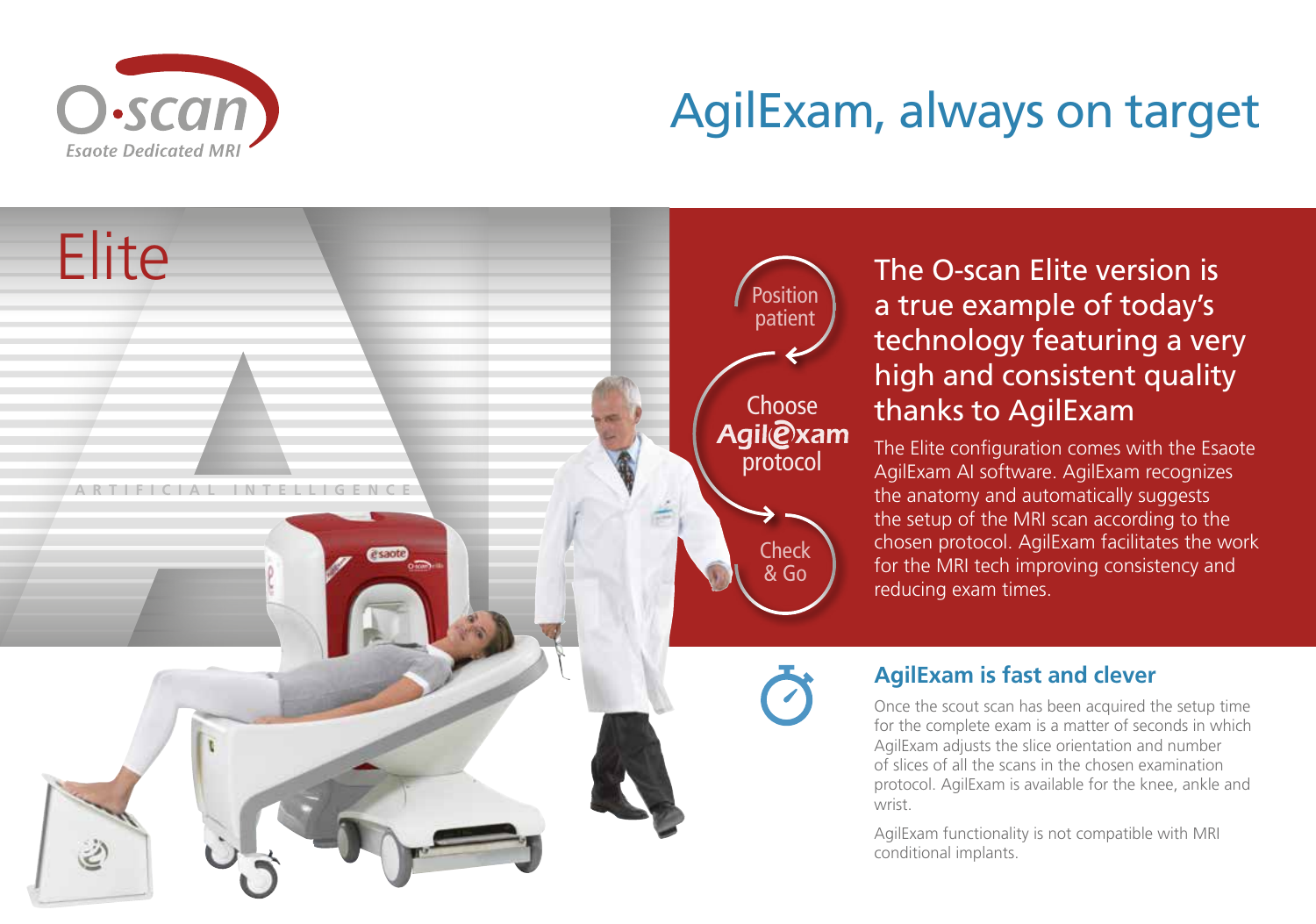### O-scan, world-class quality



#### **AgilExam for consistent MRI**

The AgilExam operator support SW guarantees the same consistent quality day after day.

Consistent quality is important as it facilitates substantially the reading of the exams in particular in case of teleradiology.

The reduced exam times improve the patient experience and enhances the system throughput.

#### **True-Motion, when static MRI does not give the answer**

There are pathologies that are position or movement related like e.g. impingements. For these pathologies it can be beneficial to image the joint in real-time movement with Esaote True Motion.

**True-Motion is as simple as performing a regular MRI sequence adding only a few minutes to a standard exam.**

#### **O-scan, Easy scan, Easy install**

#### **O-scan can be installed almost everywhere!**

MRI doesn't get easier than this:

- 10 m<sup>2</sup> / 108 sq ft<sup>.</sup>
- $-1$  kw 110/220 V
- Only 1240 kg / 2735 lb